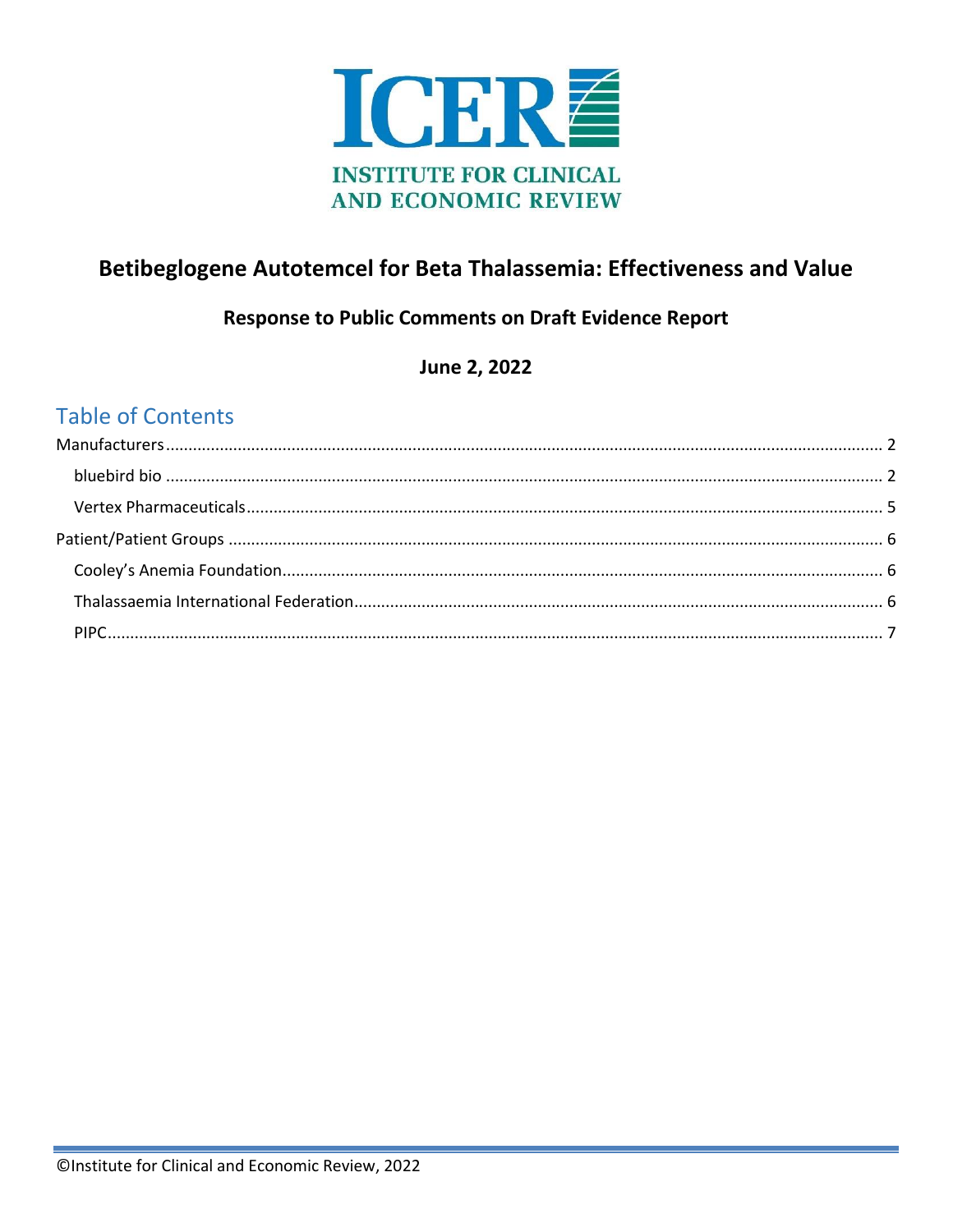<span id="page-1-1"></span><span id="page-1-0"></span>

| $\pmb{\sharp}$ | <b>Comment</b>                                                                                                                                                                                                                                                                                                                                                                                                                                                                                                                                                                                                                                                                                                                                                                                                                                                                                                                                                                                                                                                                                                                                                                                                                                                                                                                                                                        | <b>Response/Integration</b>                                                                                                                                                                                                                                                                                                                                                                                                             |
|----------------|---------------------------------------------------------------------------------------------------------------------------------------------------------------------------------------------------------------------------------------------------------------------------------------------------------------------------------------------------------------------------------------------------------------------------------------------------------------------------------------------------------------------------------------------------------------------------------------------------------------------------------------------------------------------------------------------------------------------------------------------------------------------------------------------------------------------------------------------------------------------------------------------------------------------------------------------------------------------------------------------------------------------------------------------------------------------------------------------------------------------------------------------------------------------------------------------------------------------------------------------------------------------------------------------------------------------------------------------------------------------------------------|-----------------------------------------------------------------------------------------------------------------------------------------------------------------------------------------------------------------------------------------------------------------------------------------------------------------------------------------------------------------------------------------------------------------------------------------|
|                | <b>Manufacturers</b>                                                                                                                                                                                                                                                                                                                                                                                                                                                                                                                                                                                                                                                                                                                                                                                                                                                                                                                                                                                                                                                                                                                                                                                                                                                                                                                                                                  |                                                                                                                                                                                                                                                                                                                                                                                                                                         |
| bluebird bio   |                                                                                                                                                                                                                                                                                                                                                                                                                                                                                                                                                                                                                                                                                                                                                                                                                                                                                                                                                                                                                                                                                                                                                                                                                                                                                                                                                                                       |                                                                                                                                                                                                                                                                                                                                                                                                                                         |
| 1.             | ICER should update its base-case value for beti-cel treatment success (i.e., TI:<br>transfusion independence) to 90.2%, based on the latest available data and predictive<br>modeling.<br>Based on data recently presented at the Transplantation & Cellular Therapy Meetings<br>of ASTCT and CIBMTR or "TANDEM Meetings" in April 2022, as of the August 2021<br>data cut, 38 patients treated with beti-cel in our Phase 3 studies are now TI evaluable<br>(see definition below), 34 of whom have achieved TI. This success rate is 34/38 or<br>89.5%. All patients who have achieved TI have maintained their TI status (see Figure<br>$1$ ).                                                                                                                                                                                                                                                                                                                                                                                                                                                                                                                                                                                                                                                                                                                                     | Thank you for sharing these updated data. The ICER<br>Evidence Report has been updated to reflect the<br>additional two patients who achieved transfusion<br>independence between the posting of the Draft Evidence<br>Report and the Evidence Report. The base-case input<br>used in the economic model has been changed to 34/38<br>(89.5%). Our optimistic scenario analysis continues to use<br>a TI success rate of 90.2% (37/41). |
|                | In addition, internal analyses have shown that HbA <sup>T87Q</sup> values were stable and durable<br>by month 6, and predictive of achieving TI success for ALL 34 patients who have<br>achieved TI status to date. For the remaining 3 non-evaluable patients who have not<br>yet had sufficient follow-up time to be evaluable for the TI end point, the predictive<br>probability of achieving TI for ALL 3 (based on HbA <sup>T87Q</sup> at month 6) is at least 99%,<br>which would lead to a final phase 3 study TI success rate of 37/41 or 90.2%.<br>TI is defined as a weighted average Hb $\geq$ 9 g/dL without any pRBC transfusions<br>$\circ$<br>for a continuous period of ≥12 months at any time during the study after drug<br>product infusion.<br>Please note as per the study statistical analysis plan, the pre-specified<br>$\circ$<br>definition for TI-evaluable is defined as patients who have completed their<br>parent study (i.e., 24 months of follow-up), or achieved TI, or will not achieve<br>TI in their parent study. A patient is deemed 'will not reach TI in the parent<br>study' if he/she is receiving chronic transfusions after 324 days of follow-up<br>(<14 months of follow-up left in parent study), or if his/her Hb level never<br>reached t0 (Hb ≥9 g/dL with no transfusions in the preceding 60 days) by 385<br>days of follow-up. |                                                                                                                                                                                                                                                                                                                                                                                                                                         |
| 2.             | The base-case value for beti-cel durability loss should be 0%, with a separate but<br>scientifically plausible scenario considering potential, non-zero durability loss. This<br>assumption is aligned with the known clinical evidence base and leading scientific                                                                                                                                                                                                                                                                                                                                                                                                                                                                                                                                                                                                                                                                                                                                                                                                                                                                                                                                                                                                                                                                                                                   | We had a number of discussions with experts about this<br>and heard that it would be possible for patients to revert<br>to TD if the population of infused stem cells that were not<br>genetically modified became clonally dominant; it was felt                                                                                                                                                                                       |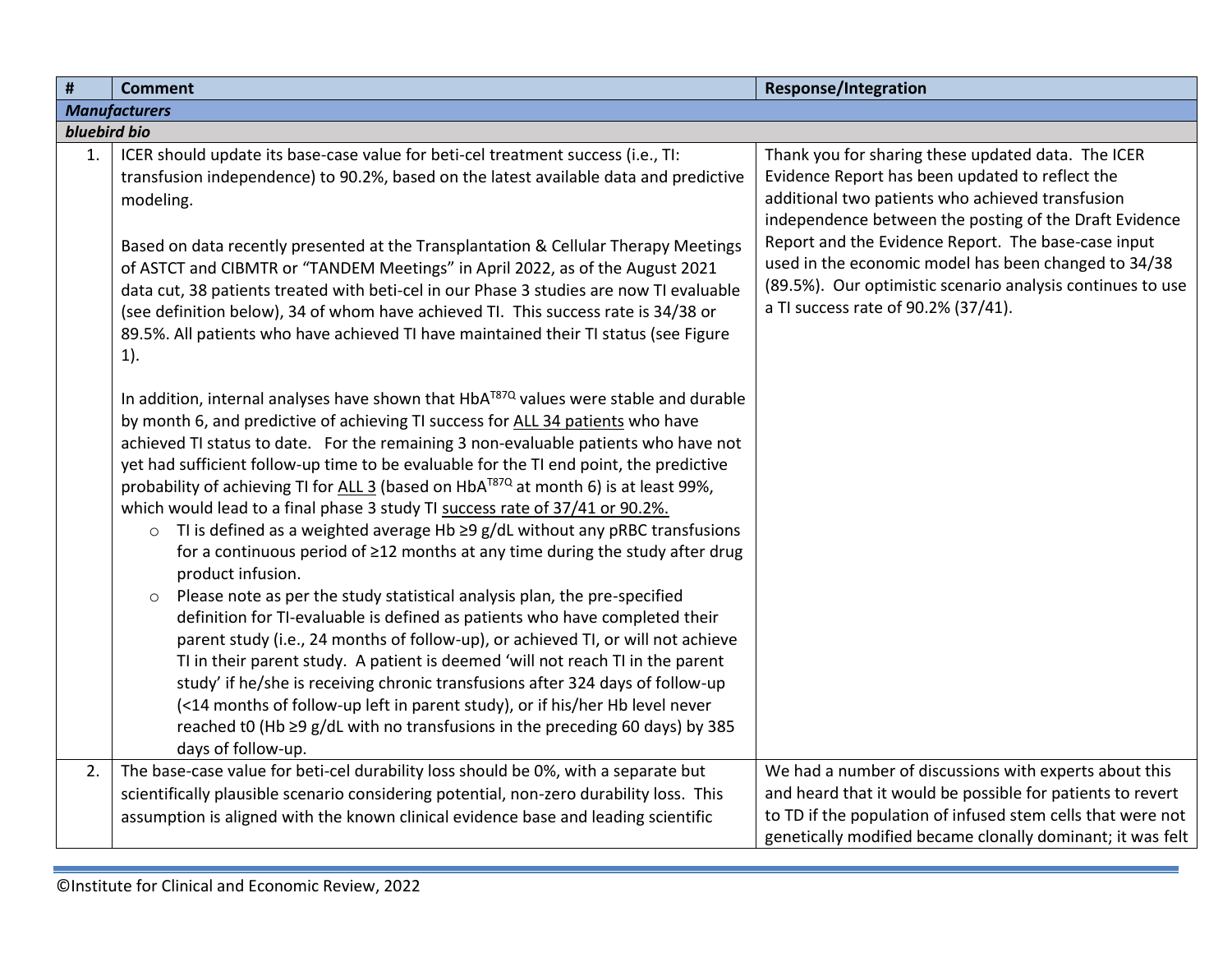| $\pmb{\sharp}$ | <b>Comment</b>                                                                                                                                                                                                                                                                                                                                                                                                                                                                                                                                                                                                                                                                                                                                                                                                                                                                                                                                           | <b>Response/Integration</b>                                                                                                                                                                                                                                                                                                                                                                                                                                                 |
|----------------|----------------------------------------------------------------------------------------------------------------------------------------------------------------------------------------------------------------------------------------------------------------------------------------------------------------------------------------------------------------------------------------------------------------------------------------------------------------------------------------------------------------------------------------------------------------------------------------------------------------------------------------------------------------------------------------------------------------------------------------------------------------------------------------------------------------------------------------------------------------------------------------------------------------------------------------------------------|-----------------------------------------------------------------------------------------------------------------------------------------------------------------------------------------------------------------------------------------------------------------------------------------------------------------------------------------------------------------------------------------------------------------------------------------------------------------------------|
|                | expertise, which should serve as the primary sources upon which to extrapolate the<br>durability of beti-cel treatment effect.                                                                                                                                                                                                                                                                                                                                                                                                                                                                                                                                                                                                                                                                                                                                                                                                                           | that over a lifetime post-treatment, an estimate of 10%<br>reversion was fair. An estimate of no reversion was<br>explored in an optimistic scenario.                                                                                                                                                                                                                                                                                                                       |
|                | bluebird bio appreciates that for the Draft Report ICER lowered the "loss of beti-cel<br>durability" assumption included in its Modeling Analysis Plan to a value of 0.271%<br>starting at Year 7. However, the known evidence base to date (up to ~Year 7) has<br>indicated no loss of durability or expectation of loss of durability by investigators; and<br>leading scientific experts (who have separately submitted their responses to ICER)<br>expect lifetime durability. We strongly encourage ICER to use a base-case value that<br>reflects both the available evidence and leading scientific expertise rather than a<br>more theoretical assumption. We recognize that scenarios on lapse of durability will<br>be evaluated by ICER but believe such scenarios should be secondary to the base-<br>case.                                                                                                                                  |                                                                                                                                                                                                                                                                                                                                                                                                                                                                             |
|                | <b>Additional points</b><br>Independent experts agree that following successful engraftment and achievement of<br>TI, the effects of beti-cel are expected to be life-long.<br>See the European Medicines Agency (EMA) summary of product<br>$\bullet$<br>characteristics for beti-cel (referred to as Zynteglo)<br>Tucci et al. (2021) indicate that the lentiviral vector integrates into<br>$\bullet$<br>hematopoietic stem cell genome and provides long-lasting functional copy of<br>the defective gene                                                                                                                                                                                                                                                                                                                                                                                                                                            |                                                                                                                                                                                                                                                                                                                                                                                                                                                                             |
| 3.             | The currently available evidence on the durability of beti-cel are more robust than<br>evidence from prior ICER reviews of gene therapies, which assumed lifetime benefit.<br>For example, in one of the gene therapy reviews, ICER's base-case scenario allowed<br>for lifetime durability of the gene therapy when:<br>the longest follow-up was just 2 years (versus up to 7 years for beti-cel as of<br>$\bullet$<br>August 2021 data cut)<br>sample size was notably smaller (n=12 in one of the gene therapy trials which<br>$\bullet$<br>was basis for ICER base-case) than that of the current beti-cel data package<br>(discussed above)<br>ICER relied upon that gene therapy's primary efficacy measure for its<br>$\bullet$<br>durability assumption, and it was considered a surrogate endpoint for future<br>developmental milestones. In contrast, beti-cel's primary efficacy measure of<br>TI is considered a direct clinical endpoint. | ICER assessment teams consider the disease context, the<br>evidence, the mechanism of action, and many other<br>factors such as expert opinion when forming the<br>economic model assumptions around the lifetime<br>durability of treatment. We note that within the ICER<br>assessments for hemophilia and retinal disease, we did<br>not assume long-term durability. Long-term durability<br>decisions are made on a case-by-case basis after careful<br>consideration. |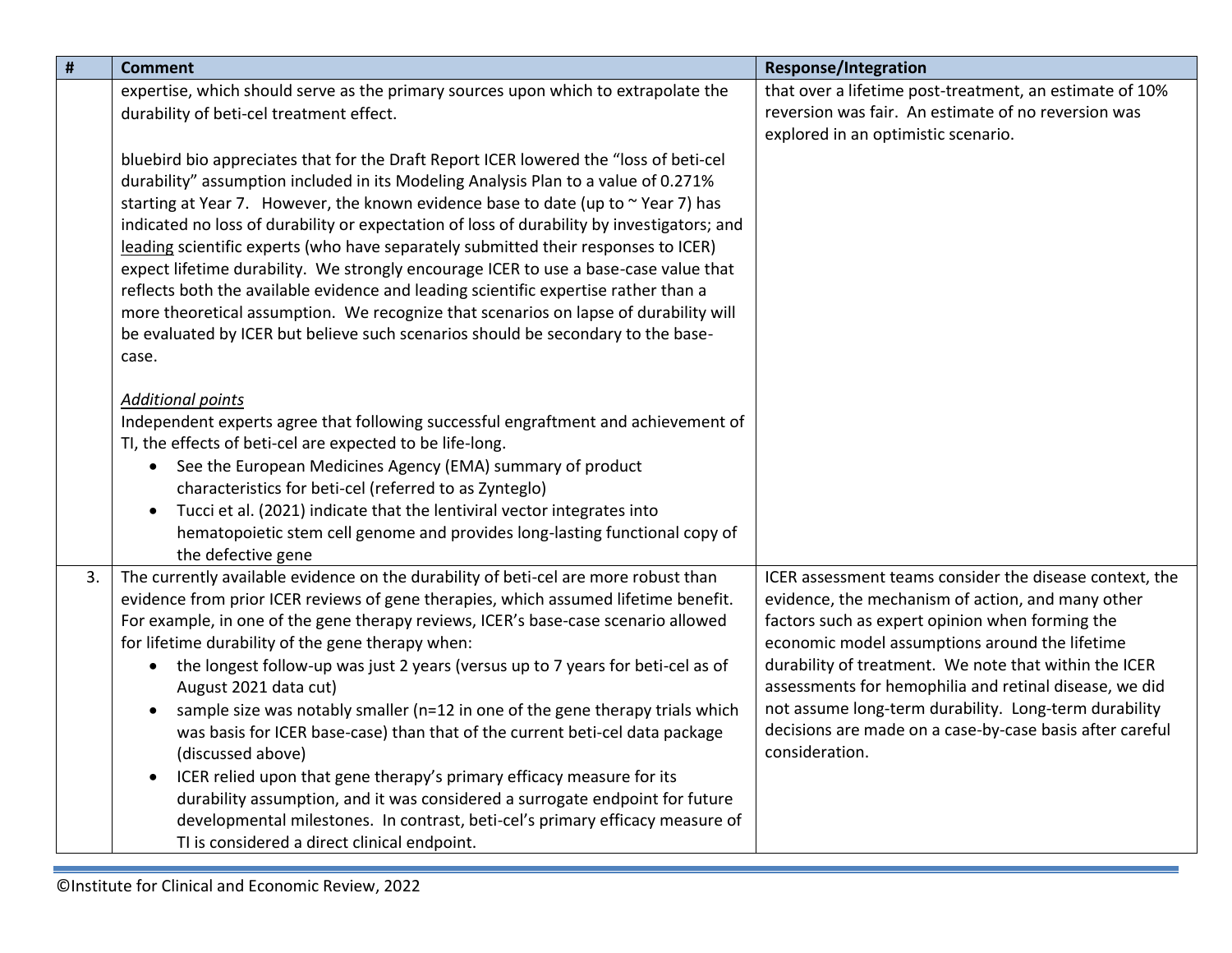| #  | <b>Comment</b>                                                                                                                                                                                                                                                                                                                                                                                                                                                                                                                                                                                                                                                                                                                                                                                                                                                                                                                                                                                                                                                                                                                                                                                                                                                                                                                                                                                               | <b>Response/Integration</b>                                                                                                                                                                                                                                                                                                                                                                                                                                                                                                                   |
|----|--------------------------------------------------------------------------------------------------------------------------------------------------------------------------------------------------------------------------------------------------------------------------------------------------------------------------------------------------------------------------------------------------------------------------------------------------------------------------------------------------------------------------------------------------------------------------------------------------------------------------------------------------------------------------------------------------------------------------------------------------------------------------------------------------------------------------------------------------------------------------------------------------------------------------------------------------------------------------------------------------------------------------------------------------------------------------------------------------------------------------------------------------------------------------------------------------------------------------------------------------------------------------------------------------------------------------------------------------------------------------------------------------------------|-----------------------------------------------------------------------------------------------------------------------------------------------------------------------------------------------------------------------------------------------------------------------------------------------------------------------------------------------------------------------------------------------------------------------------------------------------------------------------------------------------------------------------------------------|
| 4. | ICER's model incorrectly assumes a correlation between patient non-adherence and<br>chelation costs, in the absence of data to support this assumption. TDT patient<br>representatives have clarified that patients will continue to maintain their normal<br>prescription refill patterns for chelators despite episodes of nonadherence. This<br>aspect of the model should be removed.<br>bluebird bio recognizes that the current standard of care for individuals with TDT<br>includes multiple iron chelation therapy options, each with their own advantages and<br>disadvantages. We also recognize there is a known problem with individuals with TDT<br>being able to maintain good adherence with their iron chelation therapy. However,<br>we are not aware of any published evidence that indicates a direct correlation<br>between poor adherence with iron chelators and prescription refill patterns for those<br>iron chelation therapies. In our discussions with individuals who live with TDT, iron<br>chelation therapy has been a long-standing chronic routine, and prescription refills<br>are automatic and ongoing. In addition, a recently published cost of care study for $\beta$ -<br>thalassemia found iron chelation therapies were a major cost driver, and the annual<br>total average costs for chelation therapy were indicative of ongoing refills for TDT<br>patients. | It is likely not 100% of patients will be on an automatic<br>refill for their chelation prescriptions for their lifetime.<br>Patients likely go through many insurance changes and<br>also likely go through many chelation medication changes<br>over their lives. 80% adherence is considered high for<br>many chronic therapies. We suggest that 95% adherence,<br>if anything, is likely optimistic and may result in<br>simulating increased cost offsets for interventions that<br>obviate chelation therapy compared to real practice. |
| 5. | bluebird bio would like to clarify that any potential outcomes-based payment plan for<br>beti-cel that is modeled by ICER should include a payback option of up to 80% if<br>treatment with beti-cel is unsuccessful.<br>In its Scenario Analysis 4 in the Draft Report, ICER found that the incremental-cost<br>effectiveness ratio would increase to \$133,900 with a scenario where the full cost of<br>beti-cel was paid at time of transplant (i.e., Year 1 in model). However, ICER does not<br>include the modeled outcomes agreement (i.e., payback up to 80% if treatment fails)<br>in this scenario. bluebird bio plans to offer an outcomes agreement for beti-cel<br>treatment failure that is separate and distinct from the specific payment plan (e.g.,<br>pay all upfront vs. pay over time) that may be contracted with health insurers. We<br>want to clarify that any model scenarios run by ICER should include an assumption<br>that bluebird bio will pay back up to 80% if a patient treated with beti-cel does not<br>achieve TI.                                                                                                                                                                                                                                                                                                                                                    | In the revised report, the base case assumes a full upfront<br>payment of \$2.1M with bluebird bio's suggested<br>outcomes-based agreement. We continue to include a<br>scenario without an outcomes-based agreement as some<br>consumers of our work may find this analysis helpful for<br>policy making (e.g., in cases where outcomes-based<br>agreements are not feasible).                                                                                                                                                               |
| 6. | In addition, we have provided suggestions/corrections for wording changes, citations<br>and clinical data (as part of the Appendix) in the clinical section of the Draft Report.<br>To summarize:                                                                                                                                                                                                                                                                                                                                                                                                                                                                                                                                                                                                                                                                                                                                                                                                                                                                                                                                                                                                                                                                                                                                                                                                            | We have updated the text and references.                                                                                                                                                                                                                                                                                                                                                                                                                                                                                                      |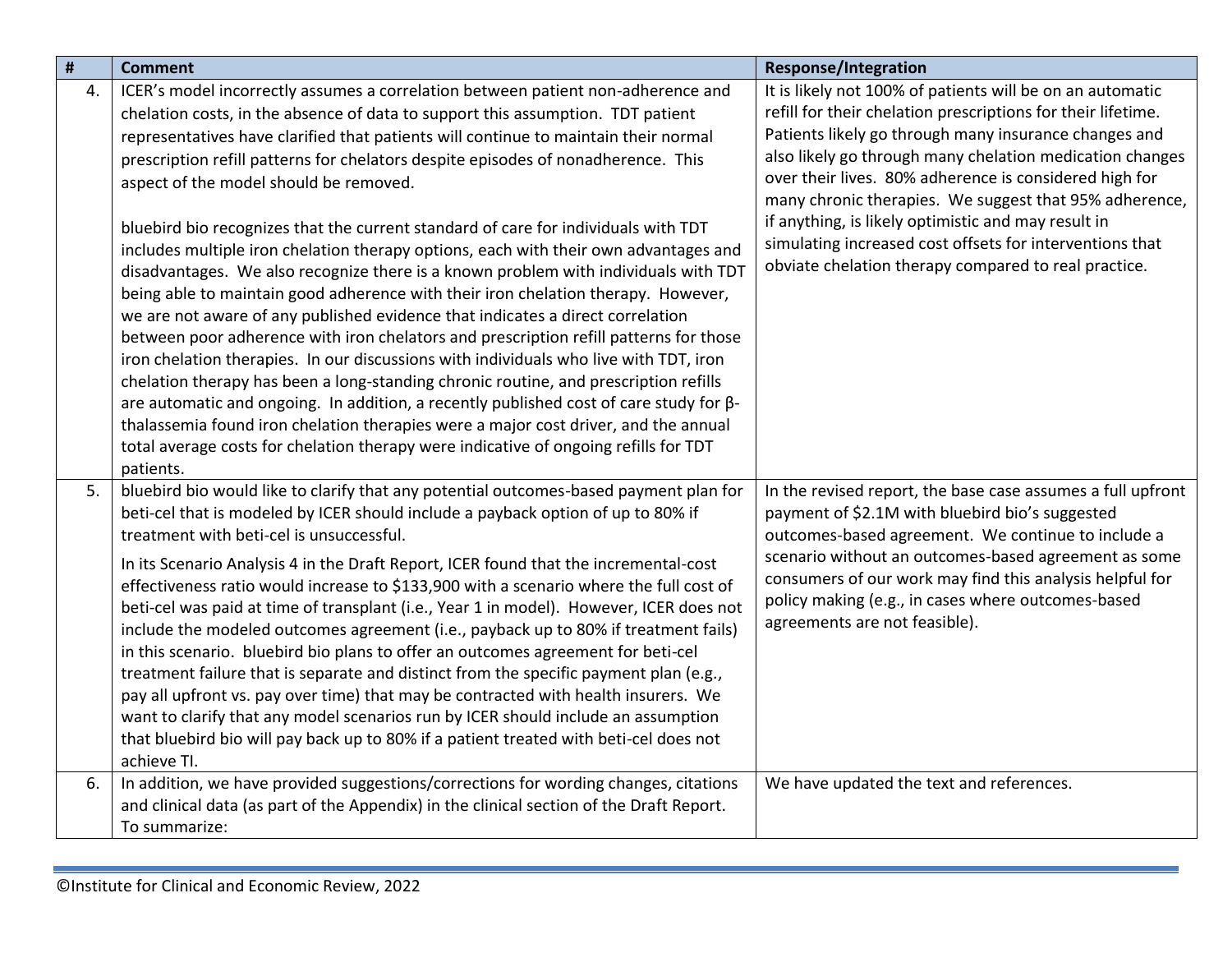<span id="page-4-0"></span>

| $\pmb{\sharp}$ | <b>Comment</b>                                                                                                                                                                                                                                                                                                                                                                                                                                                                                                                                                                                                                                                                                                                                                                                                                                                                                                                                                                                                                                                        | <b>Response/Integration</b>                                                                                                                                                                                                                                           |
|----------------|-----------------------------------------------------------------------------------------------------------------------------------------------------------------------------------------------------------------------------------------------------------------------------------------------------------------------------------------------------------------------------------------------------------------------------------------------------------------------------------------------------------------------------------------------------------------------------------------------------------------------------------------------------------------------------------------------------------------------------------------------------------------------------------------------------------------------------------------------------------------------------------------------------------------------------------------------------------------------------------------------------------------------------------------------------------------------|-----------------------------------------------------------------------------------------------------------------------------------------------------------------------------------------------------------------------------------------------------------------------|
|                | Patients with beta-thalassemia receive transfusions and iron chelation as a<br>$\bullet$<br>part of standard of care; Phlebotomy refers to withdrawal of blood. We<br>suggest you change 'phlebotomy' to 'iron chelation' on Executive Summary<br>page ES1 and Patient and Caregiver perspectives page 3.<br>We have added several reference-related comments, so the statements are<br>cited to appropriate references.<br>Please note, study HGB-212 study enrolled b0/b0 and non-b0/b0 pts. Non-<br>b0/b0 pts (included IVS-I-110 homozygous and IVS-I-110/b0 genotypes)<br>enrolled had severe genotypes similar to b0/b0 pts.<br>We have added comments to edit data included in Table 3.1, 3.2, D6 & D7.                                                                                                                                                                                                                                                                                                                                                        |                                                                                                                                                                                                                                                                       |
|                | <b>Vertex Pharmaceuticals</b>                                                                                                                                                                                                                                                                                                                                                                                                                                                                                                                                                                                                                                                                                                                                                                                                                                                                                                                                                                                                                                         |                                                                                                                                                                                                                                                                       |
| 1.1            | We appreciate the recognition of the profound impact that transfusion-dependent<br>beta-thalassemia (TDT), the most severe form of the disease, has on patients and<br>their caregivers, encompassing both physical and psychosocial aspects of life. As<br>acknowledged in the draft evidence report based on patient input, the existing<br>standard of care, largely composed of lifelong blood transfusions and iron chelation<br>therapy, is insufficient and burdensome; and the unmet medical need for a<br>transformative therapy of this debilitating disease is paramount.<br>We are encouraged to see ICER's recognition of the clinical value of one-time<br>potentially curative gene therapies for TDT that are likely to transform the treatment<br>paradigm for these patients and society at large. In the economic evaluation, it is<br>evident that these types of therapies have the ability to improve quality and length of<br>life and reduce the substantial costs associated with current standard of care for this<br>debilitating disease. | We agree that gene therapies can offer substantial<br>benefits to patients and health systems. We encourage<br>manufacturers to consider gene therapy prices that can<br>help alleviate the overall economic burden to health care<br>systems while improving health. |
|                | Considering the significant total healthcare cost of TDT is currently estimated at \$5.4<br>million over a patient's lifetime, gene therapies with the potential to cure can not<br>only improve patient outcomes, but also help alleviate the overall economic burden<br>to the healthcare system by averting the costs associated with the lifelong<br>management of the disease.                                                                                                                                                                                                                                                                                                                                                                                                                                                                                                                                                                                                                                                                                   |                                                                                                                                                                                                                                                                       |
| 2.             | The clinical value of a therapy is independent of any particular payment model; we<br>believe that a variety of coverage solutions may be valuable in supporting patient<br>access to innovative therapies.                                                                                                                                                                                                                                                                                                                                                                                                                                                                                                                                                                                                                                                                                                                                                                                                                                                           | We agree that clinical value is independent of payment<br>models. We gave beti-cel an evidence grade of B+. ICER<br>believes in a grand bargain where we can achieve fair<br>pricing, fair access, and future innovation. We agree that                               |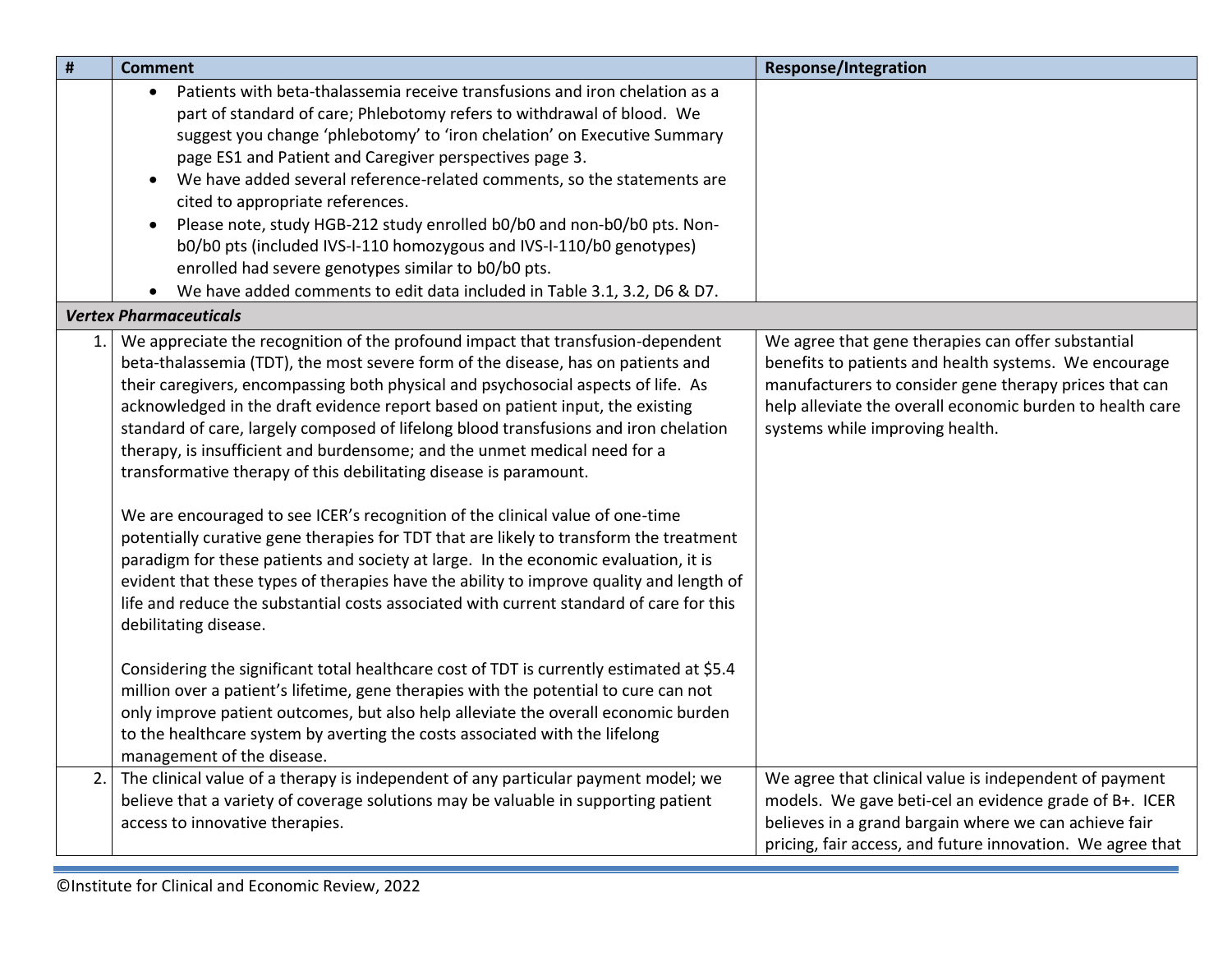<span id="page-5-2"></span><span id="page-5-1"></span><span id="page-5-0"></span>

| #   | <b>Comment</b>                                                                          | <b>Response/Integration</b>                               |
|-----|-----------------------------------------------------------------------------------------|-----------------------------------------------------------|
|     |                                                                                         | a variety of coverage solutions can support this grand    |
|     |                                                                                         | bargain.                                                  |
|     | <b>Patients/Patient Groups</b>                                                          |                                                           |
|     | <b>Cooley's Anemia Foundation</b>                                                       |                                                           |
| 1.  | Thank you for the thorough and detailed draft report. The Foundation is pleased that    | Thank you.                                                |
|     | the report emphasizes the potential lifetime benefit of the procedure under             |                                                           |
|     | discussion, as well as acknowledges more intangible variables of importance (such as    |                                                           |
|     | social impact, etc.)                                                                    |                                                           |
| 2.  | The Foundation wishes to re-emphasize that, while individuals with thalassemia are      | Thank you for this comment, we have added text to         |
|     | living much longer lives if they are able to receive optimal treatment, life expectancy | reflect this information.                                 |
|     | still continues to lag behind the average. Over the 10-year period 2011-2021, of        |                                                           |
|     | patients included in the Cooley's Anemia Foundation patient database, for those         |                                                           |
|     | patients who passed away for which age was known, the average age of death was          |                                                           |
|     | 40.12 years; for those who were classified as transfusion-dependent-thalassemia, the    |                                                           |
|     | average age was 33.99 years (median age of 37 years).                                   |                                                           |
|     | An effective and safe curative approach is an option which would be of great interest   |                                                           |
|     | to many members of the thalassemia community.                                           |                                                           |
|     |                                                                                         |                                                           |
|     | Thank you for your interest in this area.                                               |                                                           |
|     | <b>Thalassaemia International Federation</b>                                            |                                                           |
| 1.1 | A most comprehensive, well-designed, and expressed document, the Draft Evidence         | Thank you for this comment. While our report is focused   |
|     | Report developed by ICER constitutes a state-of-art objective representation of         | on beti-cel within the US health system, we strongly hope |
|     | evidence, considerations and assumptions concerning betibeglogene autotemcel for        | that global manufacturers and payers can come to          |
|     | beta thalassemia. It is indeed commendable that the inclusion of the patient            | agreements that increase access to this therapy for the   |
|     | perspective has been pursued every step of the way and that the independent panel       | large proportion of patients with thalassemia who do not  |
|     | of experts has focused on the clinical value of gene therapy for thalassemia in its own | reside in the US.                                         |
|     | merit, and not, as others have done previously, in comparison to the standard clinical  |                                                           |
|     | management provided to patients.                                                        |                                                           |
|     |                                                                                         |                                                           |
|     | The effort made to provide clarity, openness and in ambiguity through the review of     |                                                           |
|     | evidence as well as taking into consideration the societal and personal burden of       |                                                           |
|     | disease finds us in agreement, and we applaud the report conclusion outlining that      |                                                           |
|     | despite the uncertainties (as explained in depth within the document), betibeglogene    |                                                           |
|     | autotemcel for beta thalassemia should be at least provided as a choice to patients.    |                                                           |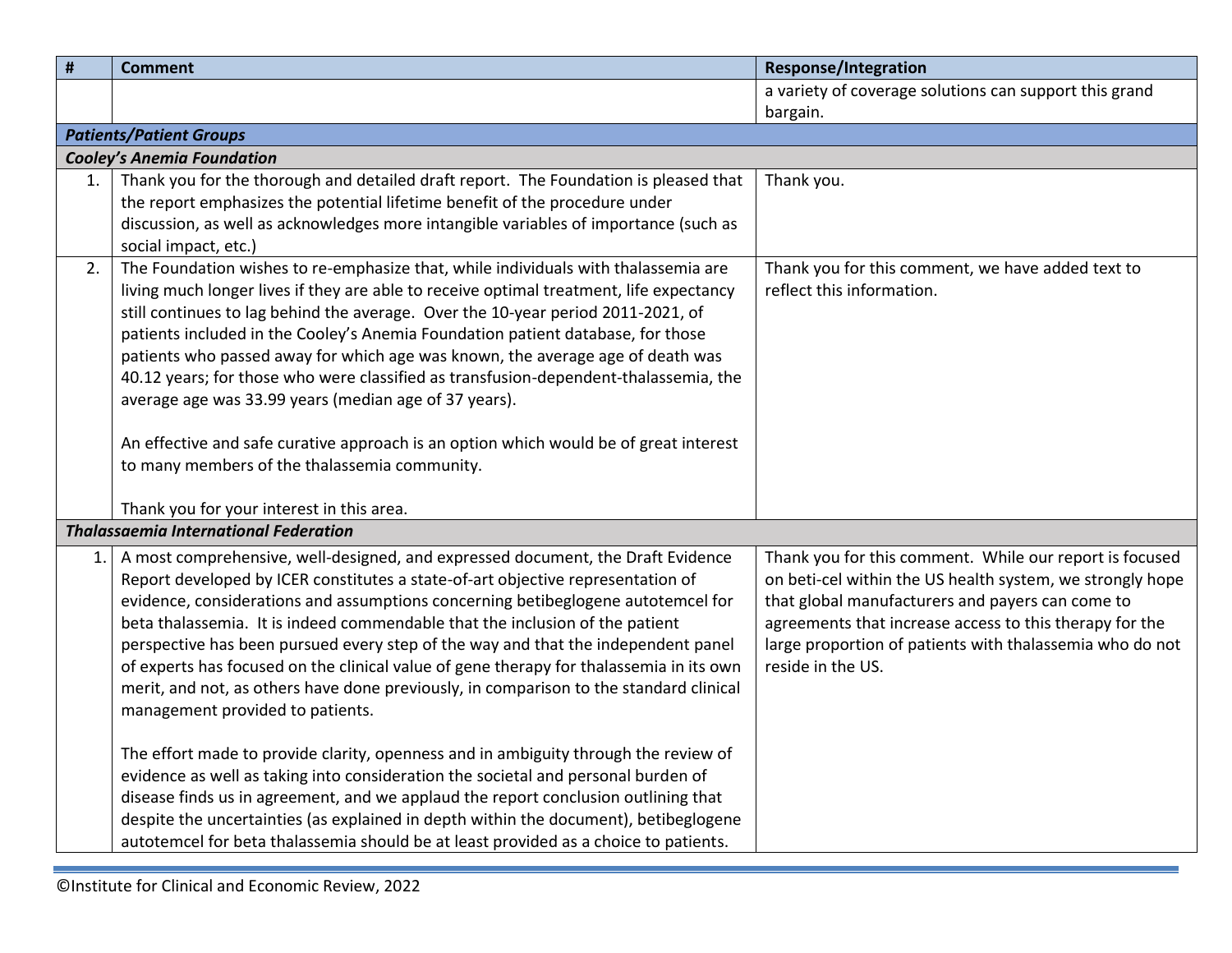<span id="page-6-0"></span>

| $\pmb{\sharp}$ | <b>Comment</b>                                                                                                                                                                                                                                                                                                                                                                                                                                                                                                                                                                                                                 | <b>Response/Integration</b>                                                                                         |
|----------------|--------------------------------------------------------------------------------------------------------------------------------------------------------------------------------------------------------------------------------------------------------------------------------------------------------------------------------------------------------------------------------------------------------------------------------------------------------------------------------------------------------------------------------------------------------------------------------------------------------------------------------|---------------------------------------------------------------------------------------------------------------------|
|                | The safety and efficacy of betibeglogene autotemcel for beta thalassemia has been<br>demonstrated by the approval of the European Medicines Agency (EMA) in 2019 and<br>we are confident will be recognized by the Federal Drug Administration (FDA) in due<br>course. Facilitating the accessibility and availability of betibeglogene autotemcel for<br>beta thalassaemia following regulatory approval will enable the collection of real<br>world evidence, which will further corroborate this report conclusion and if required<br>its adjustment.                                                                       |                                                                                                                     |
|                | The Thalassaemia International Federation $-$ an organization representing the voice<br>of thalassemia patients in over 68 countries, including the USA, for more than 30<br>years, supports the right of each and every patient to be provided the opportunity to<br>choose to undergo (or not) betibeglogene autotemcel. We hope that this decision-<br>making process, will encourage other countries will proceed with their own<br>assessment of betibeglogene autotemcel for beta thalassemia, realizing its ultimate<br>value for the patients and thus making it available and accessible to their own<br>populations. |                                                                                                                     |
|                | Hence, TIF remains fully committed to continuing its efforts to enable the accessibility                                                                                                                                                                                                                                                                                                                                                                                                                                                                                                                                       |                                                                                                                     |
|                | of gene therapy for thalassemia patients as a choice and therefore supports ICER's                                                                                                                                                                                                                                                                                                                                                                                                                                                                                                                                             |                                                                                                                     |
|                | efforts for providing a complete report on the value of betibeglogene autotemcel as<br>compared to standard of care services for beta thalassemia, realizing its ultimate                                                                                                                                                                                                                                                                                                                                                                                                                                                      |                                                                                                                     |
|                | value first and above all for the patients.                                                                                                                                                                                                                                                                                                                                                                                                                                                                                                                                                                                    |                                                                                                                     |
| <b>Other</b>   |                                                                                                                                                                                                                                                                                                                                                                                                                                                                                                                                                                                                                                |                                                                                                                     |
| <b>PIPC</b>    |                                                                                                                                                                                                                                                                                                                                                                                                                                                                                                                                                                                                                                |                                                                                                                     |
| 1.             | ICER continues to use the discriminatory Quality-Adjusted Life Year (QALY).                                                                                                                                                                                                                                                                                                                                                                                                                                                                                                                                                    | We appreciate the concerns about relying solely on<br>QALYs. They are not used in the assessment of the             |
|                | As PIPC has commented previously, the use of discriminatory metrics, including the                                                                                                                                                                                                                                                                                                                                                                                                                                                                                                                                             | comparative net health benefit: see Figure 3.1 for more                                                             |
|                | QALY, is inappropriate and too often results in a discriminatory impact. It is                                                                                                                                                                                                                                                                                                                                                                                                                                                                                                                                                 | details on the ICER Evidence Rating Matrix. They are also                                                           |
|                | acknowledged that QALYs discriminate by design against people with disabilities and                                                                                                                                                                                                                                                                                                                                                                                                                                                                                                                                            | only one component of the value assessment.                                                                         |
|                | chronic illnesses. There should be no room for discrimination in health care decision<br>making, and we urge ICER to cease use of discriminatory metrics.                                                                                                                                                                                                                                                                                                                                                                                                                                                                      | Specifically, many of the issues you raise are part of the<br>Other Benefits and Contextual Considerations section, |
|                |                                                                                                                                                                                                                                                                                                                                                                                                                                                                                                                                                                                                                                | which are essential in assessing value.                                                                             |
| 2.             | ICER's model takes a narrow perspective. The narrow perspective of ICER's model                                                                                                                                                                                                                                                                                                                                                                                                                                                                                                                                                | Thank you for calling our attention to the potential                                                                |
|                | ignores the wider benefit of reduced demand on scarce health care resources, which                                                                                                                                                                                                                                                                                                                                                                                                                                                                                                                                             | opportunity costs of blood transfusions used for                                                                    |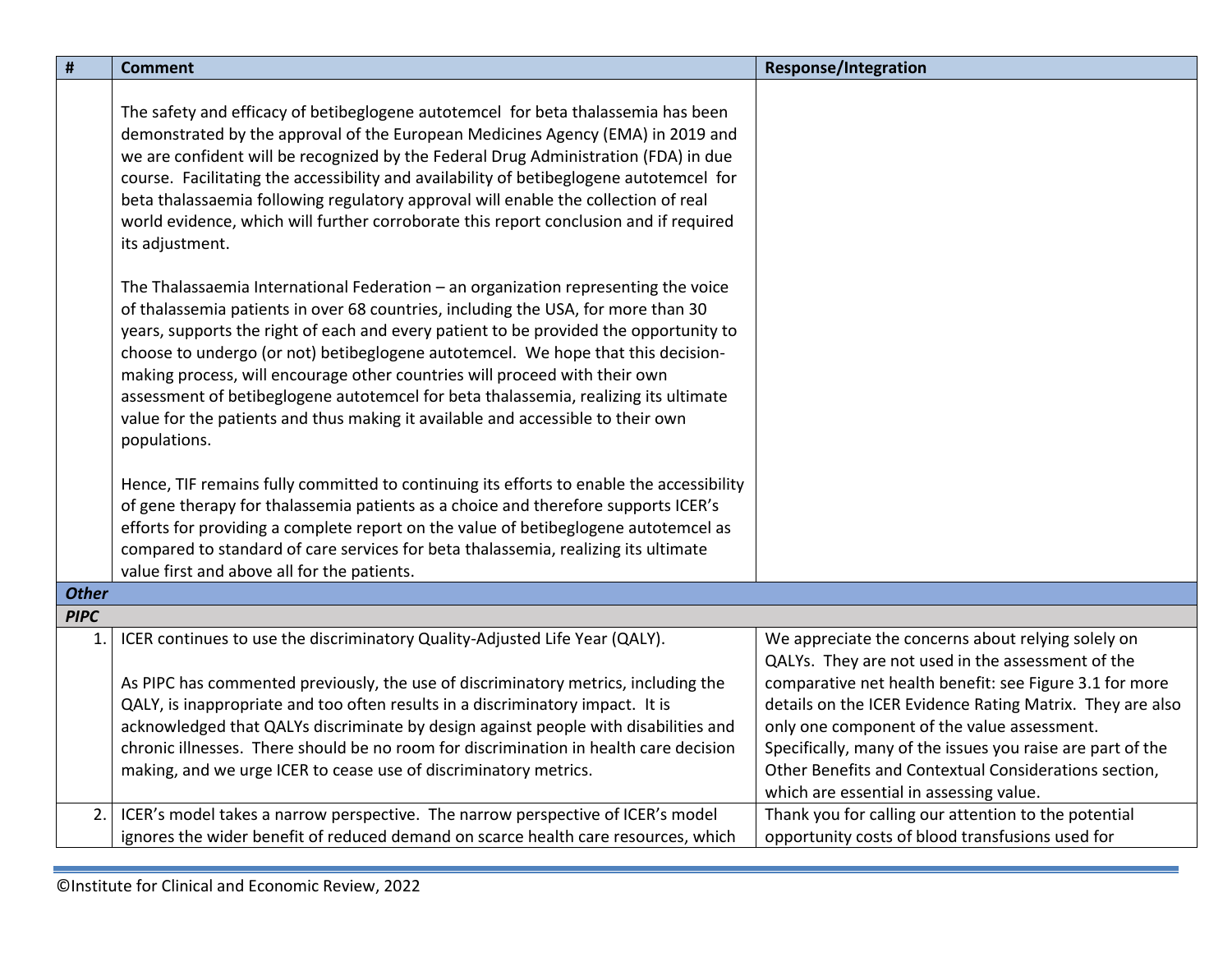| #  | <b>Comment</b>                                                                                                                                                            | <b>Response/Integration</b>                                                                             |
|----|---------------------------------------------------------------------------------------------------------------------------------------------------------------------------|---------------------------------------------------------------------------------------------------------|
|    | overlooks a valuable facet of successful treatment of transfusion dependent beta                                                                                          | transfusion dependent beta thalassemia. We have added                                                   |
|    | thalassemia (TDBT).                                                                                                                                                       | this concept to our potential other benefits section                                                    |
|    | TDBT patients account for a larger percentage of blood transfusions around the                                                                                            | (Section 5) in our revised report.                                                                      |
|    | world. TDBT patients make up almost 18% of all blood transfusions in Greece, and                                                                                          |                                                                                                         |
|    | almost 10% in Hong Kong. This is expected to rise to 30% by 2024. In the United                                                                                           |                                                                                                         |
|    | Kingdom it is expected that the demand for blood products for TDBT patients is likely                                                                                     |                                                                                                         |
|    | to rise by 20% in the next five years. The European Committee on Blood Transfusion                                                                                        |                                                                                                         |
|    | reported that most of the 45 countries evaluated had a nationally coordinated blood                                                                                       |                                                                                                         |
|    | program (85%), but 25% of countries, including many countries with a high                                                                                                 |                                                                                                         |
|    | prevalence of hemoglobinopathies such as BT could not meet their national need for                                                                                        |                                                                                                         |
|    | blood supplies.                                                                                                                                                           |                                                                                                         |
|    | The red blood cells required for blood transfusions are a finite resource. Given this                                                                                     |                                                                                                         |
|    | reality, the successful treatment of people living with TDBT would lead to benefit for                                                                                    |                                                                                                         |
|    | patients with other blood disorders, as it would be less likely they would face                                                                                           |                                                                                                         |
|    | shortages of necessary red blood cells. This system wide value gain is not                                                                                                |                                                                                                         |
|    | incorporated into standard cost-effectiveness modeling, and this narrow perspective                                                                                       |                                                                                                         |
|    | ignores the effects of redistribution of scarce natural resources. It is not                                                                                              |                                                                                                         |
|    | unprecedented to construct a model that captures a treatment's broader impact on                                                                                          |                                                                                                         |
|    | the health care system. There have been studies evaluating the wider public health                                                                                        |                                                                                                         |
|    | value of successful treatment of hepatitis C and the resulting impact on the freeing up                                                                                   |                                                                                                         |
|    | of essential organs for transplant and the resulting health gain to patients with<br>conditions other than hepatitis C in the healthcare system. To fully capture the     |                                                                                                         |
|    | societal value of gene therapy in TDBT, economic models should also capture the                                                                                           |                                                                                                         |
|    | value of reduced supply-demand shortfall for blood products in the healthcare system                                                                                      |                                                                                                         |
|    | and the lives saved as a result.                                                                                                                                          |                                                                                                         |
| 3. | ICER uses a Decision-Tree Markov Model to estimate cost-effectiveness, whereas a                                                                                          | We expect that an alternative but appropriate model                                                     |
|    | Time-To-Event Methodology would be a more appropriate mechanism. ICER's model                                                                                             | structure would result in similar findings to those                                                     |
|    | is centered on transfusion dependence: how often transfusions were required and                                                                                           | presented in the evidence report. This is based on a                                                    |
|    | how long a patient went without needing a transfusion. Given this desired outcome,                                                                                        | model replication exercise that we conducted in                                                         |
|    | the most effective model for comparing two scenarios (with and without gene                                                                                               | comparison to the findings published using the DICE                                                     |
|    | therapy in this example) would be a time-to-event methodology such as a discrete<br>event simulation model (DES) or a discretely integrated condition event (DICE) model. | methodology approach. Our replication findings are<br>presented in the evidence report supplement. This |
|    |                                                                                                                                                                           | replication exercise gave us confidence that a Markov                                                   |
|    |                                                                                                                                                                           |                                                                                                         |